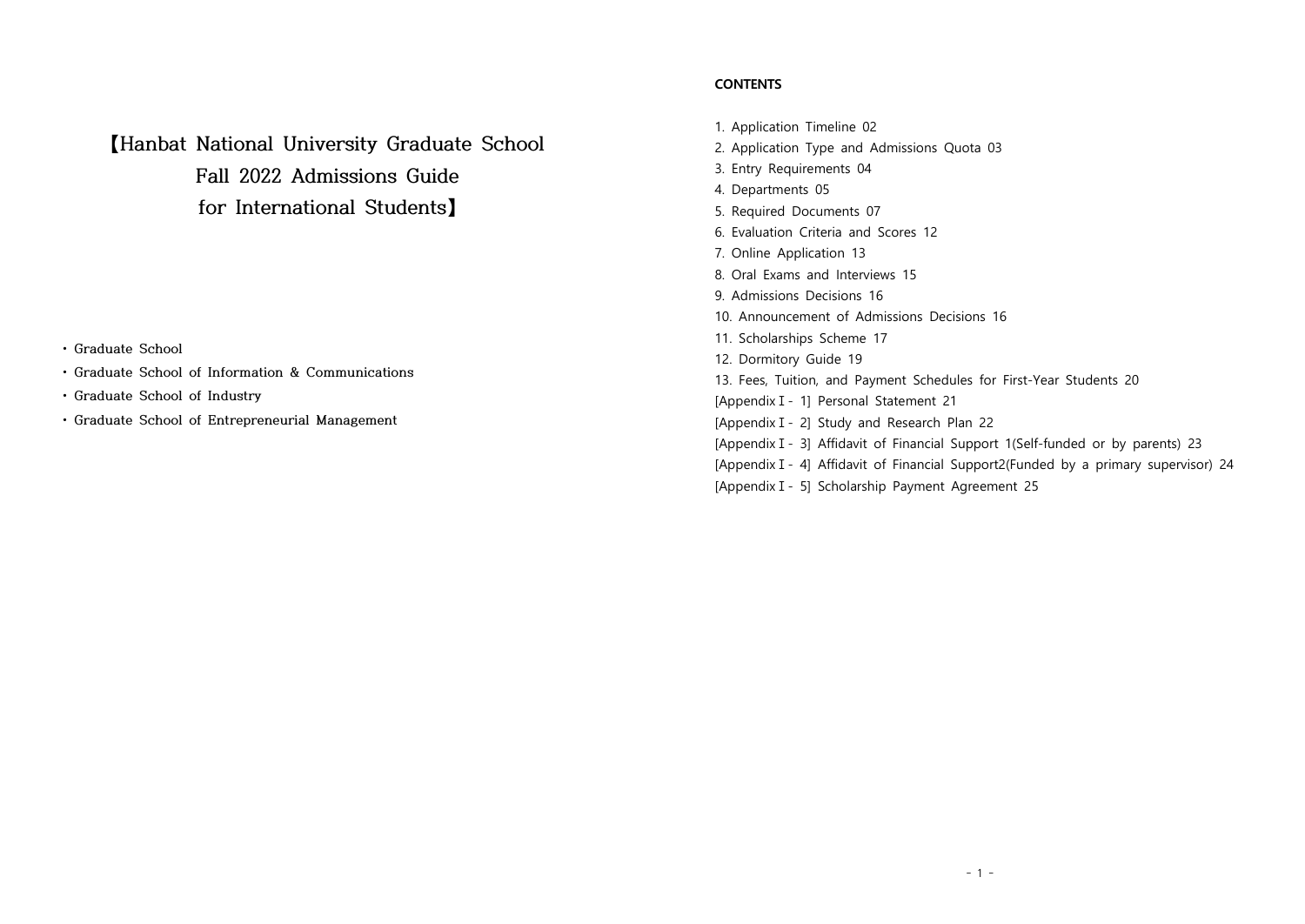## **1. Application Timeline**

| <b>STEP</b>                                   |                                                    | <b>TIMELINE</b><br>(Korea<br>Standard<br>Time)                                                        | URL's and Vunues                                                                                                                                                      | <b>NOTES</b>                                                                                                                                                                                                                                                                                                                                                                                                                                                                       |  |  |
|-----------------------------------------------|----------------------------------------------------|-------------------------------------------------------------------------------------------------------|-----------------------------------------------------------------------------------------------------------------------------------------------------------------------|------------------------------------------------------------------------------------------------------------------------------------------------------------------------------------------------------------------------------------------------------------------------------------------------------------------------------------------------------------------------------------------------------------------------------------------------------------------------------------|--|--|
|                                               | <b>Applying Online</b>                             | Tue 14 Jun,<br>$2022 \sim$ Wed<br>22 Jun, 2022                                                        | · Jinhaksa, Ltd<br>(http://www.jinhakapply.com)                                                                                                                       | • Online applications only<br>. The Applicant Identification Slip must be printed<br>out.<br>• Refer to the University's Website(https://www.hanbat.ac.kr)                                                                                                                                                                                                                                                                                                                         |  |  |
| Application (Hard Copy)                       | Submissior                                         | Tue 14 Jun.<br>$2022 ~$ Thu 23<br><b>Jun, 2022</b>                                                    | • Address:<br>Post Code: 34158<br>Rm 107, 1st Floor N1<br>(University HQ), Hanbat<br>National University, 125<br>Dongseo-Daero, Yuseong-<br>Gu, Daeojeon, South Korea | · Submit your application by registered post, courier, or in<br>person<br>· In-person submission not accepted on Saturdays,<br>national holidays, and during lunch hours<br>Sundays,<br>on weekdays(12:00~13:00)<br>• Applicants who fail to submit required documents<br>within the closing time and date will be<br>automatically disqualified<br>X Applications with a postmark after June 23th,<br>2022(Thu) will not be accepted.<br>• Refer to p. 5~13 of the current lines. |  |  |
|                                               | Confirmatio<br>of Receipt                          | Tue 14 Jun,<br>· Jinhaksa, Ltd<br>$2022 ~$ Thu 23<br>(http://www.jinhakapply.com)<br><b>Jun, 2022</b> |                                                                                                                                                                       | • Applicants can check online 2 days after receipt of<br>documents(Except Saturdays, Sundays and national<br>holidays)                                                                                                                                                                                                                                                                                                                                                             |  |  |
| Oral<br><b>Examinations</b><br>and Interviews |                                                    | 14:00, Thu 30<br><b>Jun, 2022</b>                                                                     | • Venues are designated by<br>department<br>each                                                                                                                      | . Have an ID card and the Applicant Identification Slip<br>ready.<br>• Call your department to check the location of the<br>venue.<br>• Applicants who fail to attend the interview will be<br>considered unsuccessful.<br>X The interviews may be conducted online(Video<br>interview), Pre-approval required(Contact your<br>department to check it)<br>• Refer to p.15                                                                                                          |  |  |
|                                               | Announcement<br>of Successful<br><b>Applicants</b> | 16:00, Thu 14<br><b>Jul, 2022</b>                                                                     | • https://www.hanbat.ac.kr                                                                                                                                            | • Checking and printing out the results (Applicant<br>number and 6 digits of the birth date are required<br>for access.)<br>· Results will not be notified individually.<br>• Refer to p.16                                                                                                                                                                                                                                                                                        |  |  |
|                                               | <b>Print Out Fees</b><br>Invoice                   | Mon 1 Aug,<br>$2022 \sim$ Thu 4<br>Aug, 2022                                                          | • https://www.hanbat.ac.kr                                                                                                                                            | • Applicants should printout their own invoices.<br>(Applicant number and 6 digits of the birth date<br>are required for access.)<br>· This applies to international applicants as well.                                                                                                                                                                                                                                                                                           |  |  |
| <b>Fees Payment</b><br><b>Deadline</b>        |                                                    | Tue 2 Aug,<br>$2022 \sim$ Thu 4<br>Aug, 2022                                                          | • Any KB Kookmin Bank (by<br>16:00<br>* Subject to change later by the<br>University                                                                                  | • Failure to pay the fees by the deadline will result in<br>cancellation of your acceptance.<br>• Even if the invoiced amount is '0', payment<br>confirmation by<br>the bank is required. (Failure to<br>do so will result in cancellation<br>of your acceptance.)<br>• If you intend to reject the offer of acceptance, you<br>are required to sign on the Cancellatino of<br>Registration Form and submit it to the Graduate<br>School you are accepted by.<br>• Refer to p.20   |  |  |
|                                               | First Day of<br>Class                              | Mon 29 Aug,<br>2022                                                                                   |                                                                                                                                                                       |                                                                                                                                                                                                                                                                                                                                                                                                                                                                                    |  |  |

## **2. Application Types and Admissions Quota**

| Type                                             | <b>DEGREE</b> | <b>QUOTAS</b> | <b>APPLICATION</b><br><b>TYPE</b> | <b>ALLOTTMENT</b> | <b>NOTES</b> |
|--------------------------------------------------|---------------|---------------|-----------------------------------|-------------------|--------------|
| Graduate School                                  | Master's      | Outside       | International                     | $00\,$            |              |
|                                                  | PhD           | Outside       | International                     | $00\,$            |              |
| Professional School of Information               | Master's      | Outside       | International                     | $00\,$            |              |
| and Communication                                | PhD           | Outside       | International                     | $00\,$            |              |
| Graduate School of Industry                      | Master's      | Outside       | International                     | $00\,$            |              |
| Graduate School of<br>Entrepreneurial Management | Master's      | Outside       | International                     | 00                |              |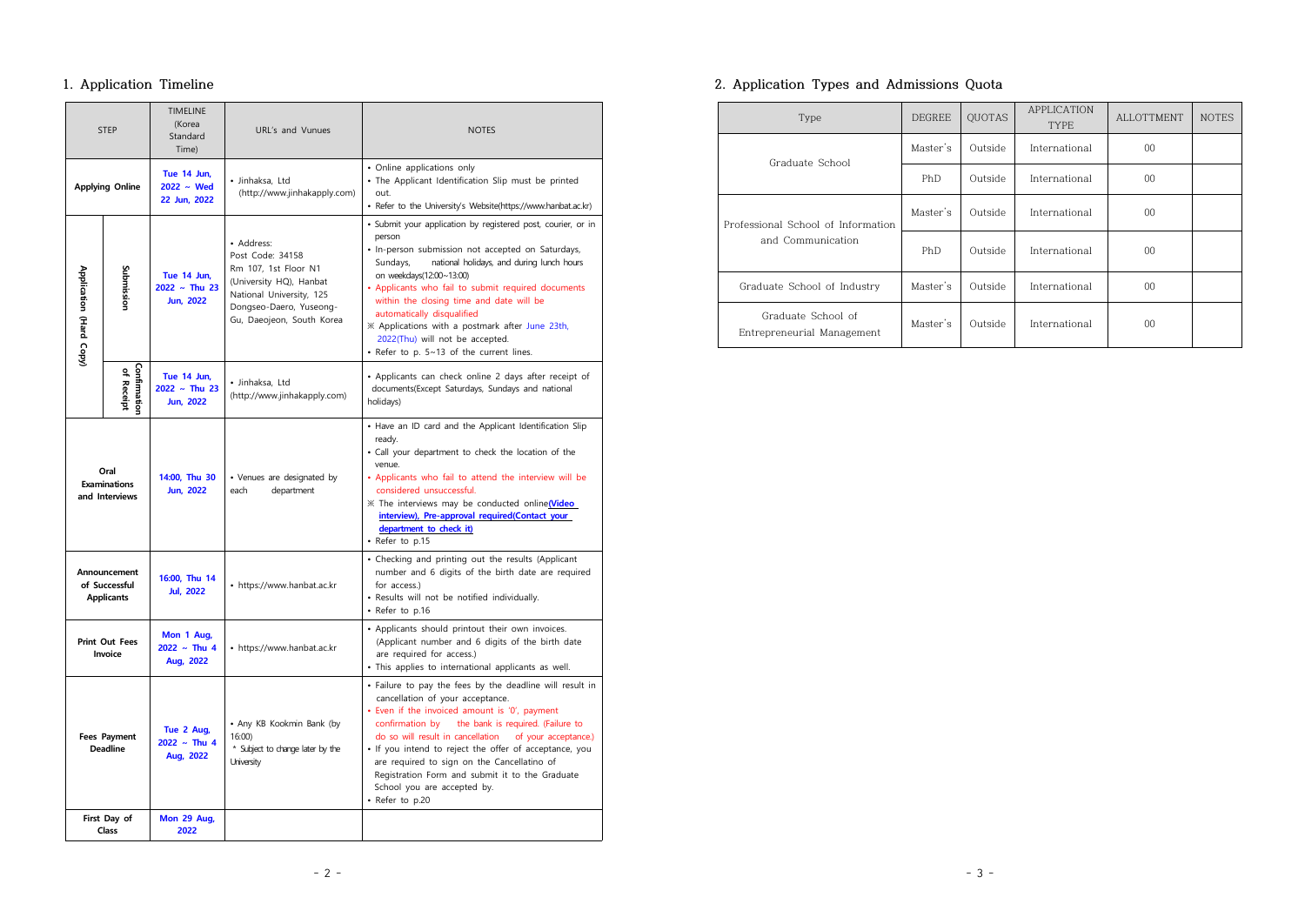## **3. Entry Requirements**

## ◎ Minimum Requirements

|              | Application Type        | Degree   | Requirements                                                                                                                                                                                                                                                                                                                                                                                                                                                                            |
|--------------|-------------------------|----------|-----------------------------------------------------------------------------------------------------------------------------------------------------------------------------------------------------------------------------------------------------------------------------------------------------------------------------------------------------------------------------------------------------------------------------------------------------------------------------------------|
| Outside      | Internatio<br>nal       | Master's | (1)<br>A bachelor's degree from an accredited domestic or<br>overseas university (date of award before 31th August, 2022)<br>(2) Recognized by law to possess equivalent or superior academic<br>abilities to $(1)$<br>(3)<br>Foreign nationals whose parents are both foreign<br>nationals: or overseas Koreans and foreign nationals who<br>completed the entire course of education equivalent to the<br>Korean primary, secondary, and university education system<br>International |
| the<br>Quota | (Foreign)<br>nationals) | PhD      | (1) A master's degree from an accredited domestic or overseas<br>university (date of award before 31th August, 2022)<br>(2) Recognized by law to possess equivalent or superior academic<br>abilities to $(1)$<br>(3)<br>Foreign nationals whose parents are<br>both foreign<br>nationals: or overseas Koreans and foreign nationals who<br>completed the entire course of education equivalent to the<br>Korean primary, secondary, and university education system<br>International   |

※ Degrees in a different field of study are recognized as meeting the requirements.

## **4. Departments (International Honors, International Applicants)**

| Name                  |                                                             |                                |                                                  | Course     |                     |                               | Contact           |
|-----------------------|-------------------------------------------------------------|--------------------------------|--------------------------------------------------|------------|---------------------|-------------------------------|-------------------|
| Typ<br>$\mathsf{e}\,$ | $\Omega$<br>Gradua<br>Faculty<br>Department<br>te<br>School |                                | Master'<br>$\mathbf{s}$                          | PhD        | Day/<br>Evenin<br>g | Number<br>(area code:<br>042) |                   |
|                       |                                                             |                                | Mechanical Engineering                           | 0          | O                   | Day                           | 821-1833          |
|                       |                                                             |                                | Applied Materials Engineering                    | 0          | 0                   | Day                           | 821-1234          |
|                       |                                                             |                                | Electrical Engineering                           | Ο          | O                   | Day                           | 821-1089          |
|                       |                                                             |                                | Electronic Engineering*                          | 0          | 0                   | Day                           | 821-1129.<br>1165 |
|                       |                                                             |                                | Civil Engineering                                | $\bigcirc$ | $\bigcirc$          | Day                           | $821 - 1102$      |
|                       |                                                             |                                | Architectural Engineering                        | Ō          | $\bigcirc$          | Day                           | 821-1116          |
|                       |                                                             |                                | Chemical & Biological<br>Engineering             | 0          | 0                   | Dav                           | 821-1855          |
|                       |                                                             |                                | Industrial and Management<br>Engineering         | 0          | 0                   | Day                           | 821-1224          |
|                       |                                                             | Engineering                    | Materials Engineering                            | 0          | $\times$            | Day                           | $821 - 1245$      |
|                       |                                                             |                                | Building Services Engineering                    | O          | $\times$            | Dav                           | 821-1176          |
|                       |                                                             |                                | Environmental Engineering                        | O          | 0                   | Day                           | 821-1842          |
|                       |                                                             |                                | Urban Engineering                                | $\bigcirc$ | 0                   | Day                           | 821-1843          |
| Grad<br>uate          | Gradua<br>te                                                |                                | Materials and Manufacturing<br>Engineering       | O.         | $\bigcirc$ **       | Day                           | 821-1268          |
| Sch                   | School                                                      |                                | Architecture                                     | 0          | $\times$            | Day                           | 821-1742          |
| foo                   |                                                             |                                | Creative Convergence<br>Engineering              | 0          | 0                   | Day                           | 821-1479          |
|                       |                                                             |                                | Applied Optics                                   | Ō          | $\times$            | Day                           | 821-1360          |
|                       |                                                             |                                | Interdisciplinary Bigdata Studies                | Ō          | $\times$            | Day                           | 821-1479          |
|                       |                                                             | Science                        | Mathematical Sciences                            | O          | ×                   | Day                           | 821-1360          |
|                       |                                                             | Humanities<br><b>Economics</b> | English Language and<br>Literature               | 0          | 0                   | Day                           | 821-1316          |
|                       |                                                             |                                | Chinese Language                                 | Ō          | $\times$            | Day                           | 821-1339          |
|                       |                                                             |                                | Japanese Langauge                                | Ō          | $\times$            | Day                           | 821-1869          |
|                       |                                                             |                                | Business Administration                          | Ō          | $\bigcirc$          | Dav                           | 821-1287          |
|                       |                                                             | and Business                   | Economics                                        | O          | $\times$            | Day                           | 821-1300          |
|                       |                                                             |                                | Accounting                                       | 0          | 0                   | Day                           | 821-1330          |
|                       |                                                             | Social<br>Science              | Public Policy                                    | 0          | $\times$            | Day                           | 821-1966          |
|                       |                                                             |                                | Visual Communication Design                      | Ō          | $\bigcirc$          | Day                           | 821-1862          |
|                       |                                                             | Design                         | Industrial Deisgn                                | 0          | $\bigcirc$          | Day                           | 821-1863          |
|                       | Gradu                                                       |                                | Computer Engineering                             | O.         | 0                   | Day                           | 821-1858          |
| Profe<br>ssion        | a t e<br>School<br>of                                       |                                | Information and<br>Communications<br>Engineering |            | 0                   | Day                           | 821-1197          |
| al<br>Sch             | Inform<br>ation $\&$                                        | Engineering                    | Intelligence Media Engineering                   | 0          | $\bigcirc$          | Day                           | 821-1196          |
| ool<br>ons            | Comm<br>unicati                                             |                                | Mobile Convergence<br>Engineering                | 0          | О                   | Day                           | 821-1198          |

\* Member of the Stage 4 BK 21 (Human Resource Development Project for Eco-Friendly Futuristic Intelligent Automobile Engineering)

\*\* The Department of Materials and Manufacturing Engineering graduate school will be only available Outside the Quota for the Ph.D. program.

※ Some courses may be rescheduled to the evening.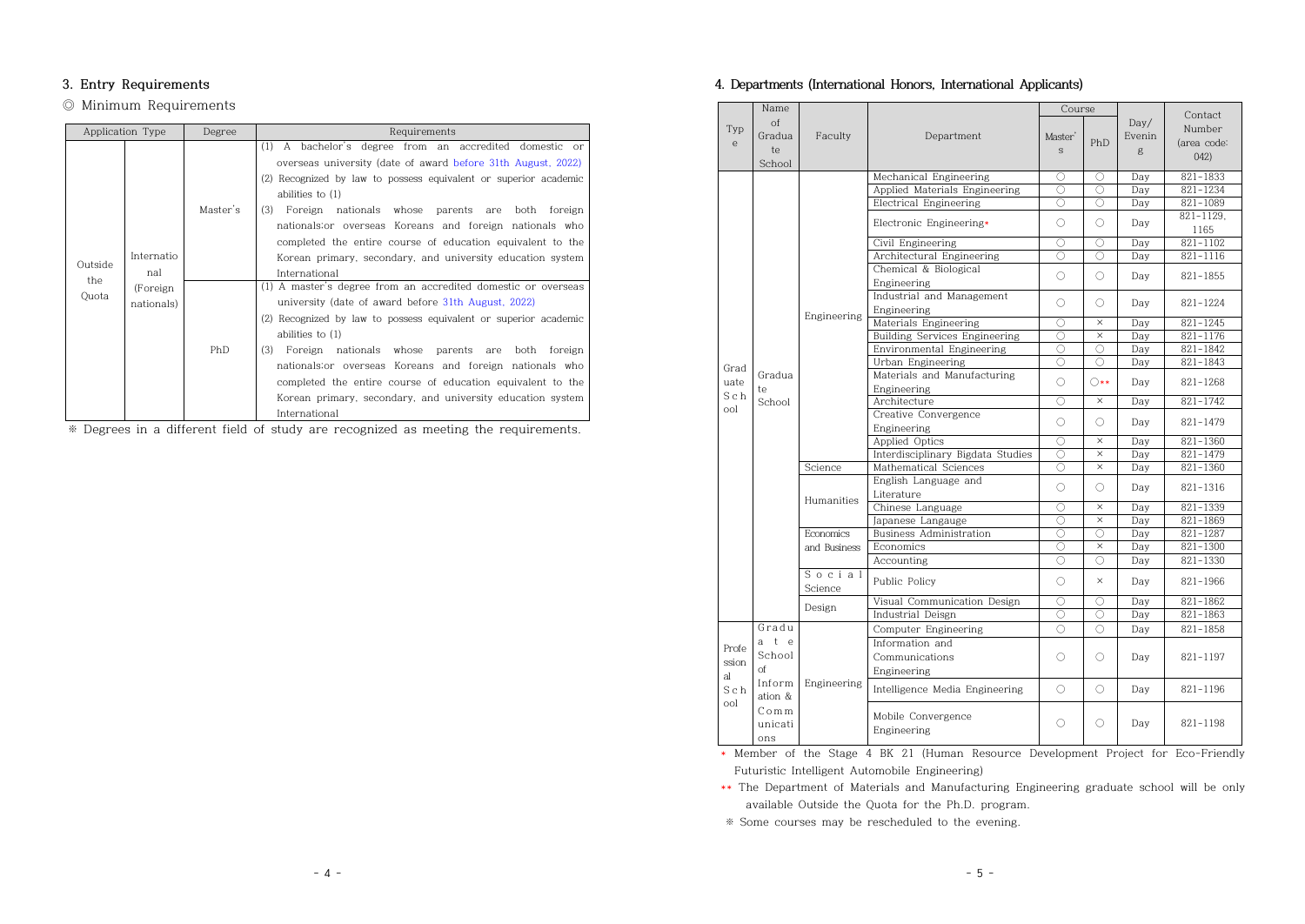|                               | Name of Graduate                     |                        | Department                                 |                                   | Degree     | Day/    | Contact<br>Number   |
|-------------------------------|--------------------------------------|------------------------|--------------------------------------------|-----------------------------------|------------|---------|---------------------|
| Type                          | School                               | Faculty                |                                            |                                   | Master's   | Evening | (area code:<br>042) |
|                               |                                      |                        | Mechanical Engineering                     |                                   | $\circ$    | Evening | $821 - 1833$        |
|                               |                                      |                        | Architectural Engineering                  |                                   | $\circ$    | Evening | $821 - 1116$        |
|                               |                                      |                        | Chemical Engineering                       |                                   | $\bigcirc$ | Evening | 821-1853            |
|                               |                                      |                        | Electrical Engineering                     |                                   | $\circ$    | Evening | 821-1089            |
|                               |                                      |                        | Civil Engineering                          |                                   | $\circ$    | Evening | 821-1101            |
|                               |                                      |                        | Applied Materials<br>Engineering           |                                   | $\bigcirc$ | Evening | 821-1234            |
|                               |                                      |                        | Electronic Engineering                     |                                   | $\bigcirc$ | Evening | 821-1129, 1165      |
|                               |                                      | Engineering            | Industrial and Management<br>Engineering   |                                   | $\bigcirc$ | Evening | 821-1224            |
|                               | Graduate School of<br>Industry       |                        | Materials Engineering                      |                                   | $\circ$    | Evening | 821-1245            |
|                               |                                      |                        | Applied Chemical and<br>Biotechnology      |                                   | $\circ$    | Evening | 821-1855            |
| Special<br>Graduate<br>School |                                      |                        | <b>Building Services</b><br>Engineering    |                                   | $\bigcirc$ | Evening | 821-1847            |
|                               |                                      |                        | Environmental Engineering                  |                                   | $\bigcirc$ | Evening | 821-1842            |
|                               |                                      |                        | Urban Engineering                          |                                   | $\bigcirc$ | Evening | 821-1843            |
|                               |                                      |                        | Materials and Manufacturing<br>Engineering |                                   | $\bigcirc$ | Evening | 821-1268            |
|                               |                                      |                        | Architecture                               |                                   | $\bigcirc$ | Evening | 821-1742            |
|                               |                                      | Humanities             |                                            | Japanese Language                 |            | Evening | 821-1869            |
|                               |                                      | Arts                   | Design                                     |                                   | $\circ$    | Evening | 821-1862, 1863      |
|                               |                                      |                        |                                            | Techno<br>Management              |            |         |                     |
|                               | Graduate School<br>of Entrepreneural | <b>Business</b><br>and | Techno<br>Management                       | <b>Business</b><br>Administration | $\circ$    | Evening | 821-1287            |
|                               | Management                           | Economics              | Finance and Real Estate                    |                                   | $\circ$    | Evening | 821-1865            |
|                               |                                      |                        | Accounting Asset<br>Management             |                                   | $\bigcirc$ | Evening | $821 - 1330$        |

## **5.Required Documents(International Applicants)**

| Graduate                                           |                                                                                  | Degree      |             |                                                                                                                                                                                                                       |  |
|----------------------------------------------------|----------------------------------------------------------------------------------|-------------|-------------|-----------------------------------------------------------------------------------------------------------------------------------------------------------------------------------------------------------------------|--|
| School Type                                        | Documents                                                                        | Master's    | PhD         | <b>Notes</b>                                                                                                                                                                                                          |  |
|                                                    | · Completed Application Form                                                     | O           | $\bigcirc$  | To be printed out, signed, and<br>submitted after online application<br>(http://www.jinhakapply.com)                                                                                                                  |  |
|                                                    | · Official Bachelor's degree (Expected)<br>confirmation letter                   | 0           | $\circ$     |                                                                                                                                                                                                                       |  |
|                                                    | · Official Certificate of (Expected) Master's<br>Degree                          |             | $\bigcirc$  |                                                                                                                                                                                                                       |  |
|                                                    | · Official transcript from bachelor's degree                                     | 0           | $\bigcirc$  | Transfer students must also<br>submit their official transcript<br>from previous university.                                                                                                                          |  |
|                                                    | · Official transcript from master's degree                                       |             | $\bigcirc$  |                                                                                                                                                                                                                       |  |
|                                                    | · Personal Statement [Appendix I -1]                                             | $\bigcirc$  | $\circ$     | Must be signed before submission                                                                                                                                                                                      |  |
|                                                    | • Study and Research Plan [Appendix I -2]                                        | $\circ$     | $\circ$     | Must be signed before submission                                                                                                                                                                                      |  |
|                                                    | · Education Background Check Consent and<br>Authorization Form                   | 0           | $\circ$     | To be printed out, signed, and<br>submitted after online application                                                                                                                                                  |  |
|                                                    | • Consent Form for Collection, Use, and<br>Disclosure of Personal Information    | $\circ$     | $\circ$     | To be printed out, signed, and<br>submitted after online application                                                                                                                                                  |  |
| Graduate<br>School                                 | • Proof of Foreign Nationality (Passport)                                        | 0           | $\circ$     | Copy of Citizenship Certificate or<br>Passport                                                                                                                                                                        |  |
| Professional<br>and Special<br>Graduate<br>Schools | · Financial Guarantee Form                                                       | 0           | $\bigcirc$  | Refer to the Financial Guarantee<br>Form on p.9<br>Additional financial Guarantee<br>documents may be requested due<br>to variable exchange rates at the<br>time of issuing visas and<br>standard acceptance letters. |  |
|                                                    | · Copy of Alien Registration Card                                                | Δ           | Δ           | Holders only (copy of both sides)                                                                                                                                                                                     |  |
|                                                    | · Evidence of Family Relationship with Parents                                   | $\bigcirc$  | $\bigcirc$  | Family Relation Certificate                                                                                                                                                                                           |  |
|                                                    | • Certificate of Registration of Korean<br>Nationals Living Abroad               | Δ           | Δ           | *Overseas Korean only<br>Certificate of Registration of<br>Korean Nationals Living Abroad<br>Issued by an overseas Korean<br>consular.                                                                                |  |
|                                                    | • Certificate of the Facts Concerning the<br>Entry & Exit                        | Δ           | $\triangle$ | *For overseas Koreans and<br>foreign nationals who completed<br>their entire education outside<br>Korea and are the only members<br>of their family with a foreign<br>citizenship.                                    |  |
|                                                    | • Copy of Certificates and Licenses<br>(including proof of language proficiency) | $\triangle$ | Δ           | For thos applicalbe only                                                                                                                                                                                              |  |
|                                                    | · Work Sample or Portfolios                                                      | Δ           | Δ           | Applicants to Arts programs only                                                                                                                                                                                      |  |

※ ○: Required, △: Applicable on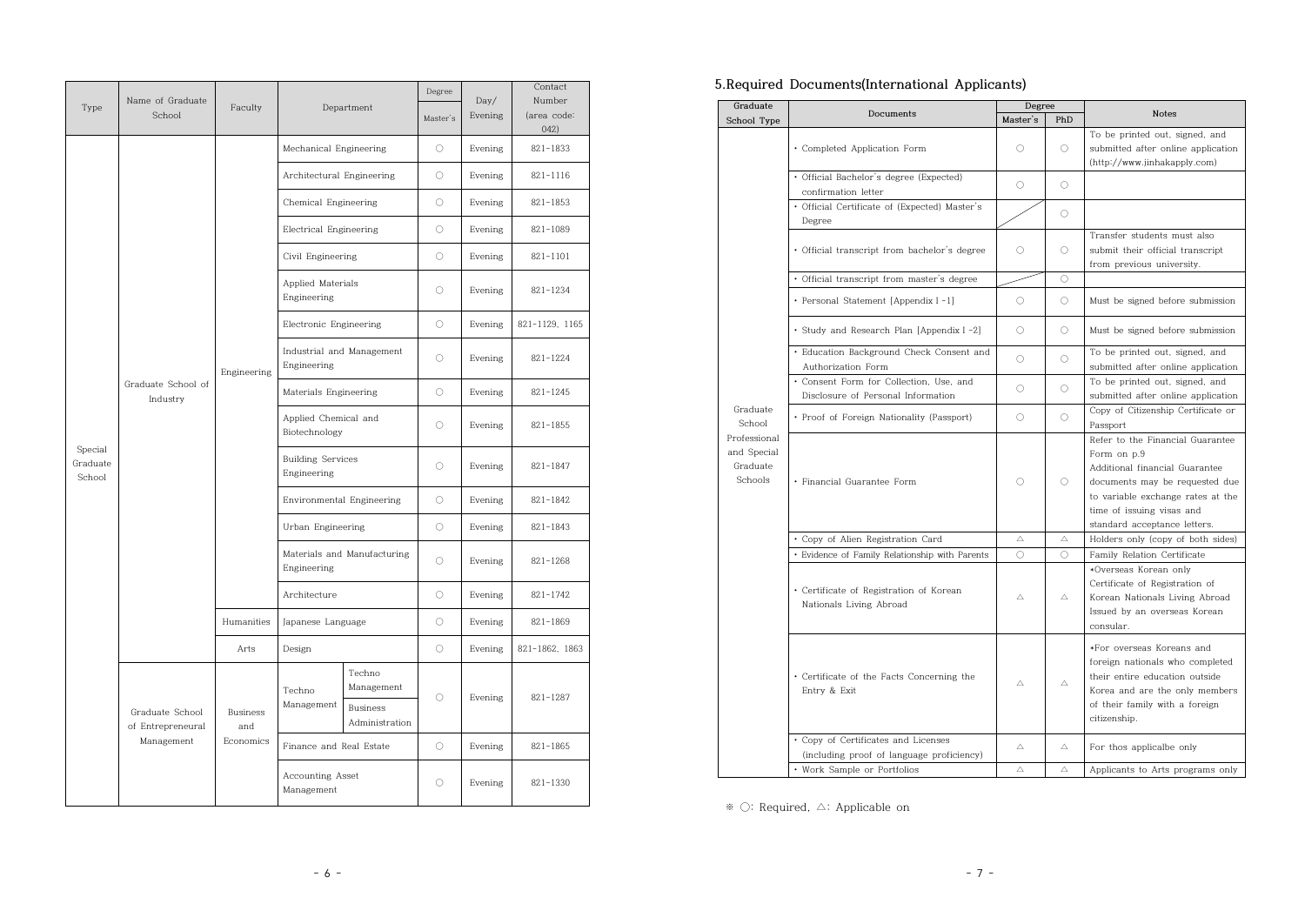#### **■ Notes for International Applicants**

#### **○ IMPORTANT**

- A. Original documents should be submitted. If not, copies must be authorized by the document-originating institution or notarized by a public notary in the country where the document was issued.
- B. Documents in languages other than Korean or English must be translated into Korean or English and be notarized.
- C. The embassy certificate and Apostille are valid for one year from the date of the application deadline.
- D. The insufficient or incomplete documentations, incorrect or missing information, failure to comply with the requirements in the application guidelines, the unknown address, the loss of contact, or not checking the application results in time will cause disadvantages that may include cancellation of acceptance, and the applicant will be held solely responsible for such outcomes.
- E. For applicants who fail to acquire a D-2 VISA or complete the registration process in time, his/her admission offer will be withdrawn.
- F. All documents will be checked through the issuing institutions and any unverified document or any document with any inconsistency will result in cancellation of acceptance regardless of the status of the application in any given stage.
- G. In case of any discrepancy between the Korean and the English versions of the Application Guidelines, the Korean version shall prevail in determining the meaning.
- H. It is the applicant's responsibility to make sure their contact information on the application form are accurate and to inform the administrative office of the graduate school of their choice of any update so that they can be reached promptly during the application period if need be.
- Additional documents may be requested if needed.
- **1. Application Form** : To be printed out from the website of Jinhakapply, Ltd., signed, and submitted after submitting online.

## **2. Official Bachelor's degree (Expected) confirmation letter / Official Certificate of (Expected) Master's Degree**

- A. Applicants with a degree from an overseas institution must have the certificate of degree(education background) confirmation letter authenticated with an apostille or the certificate of degree verified by a Korean Consulate in the same country as the degree issuing institution or an Embassy/Consulate to Republic of Korea of the same country as the degree issuing institution.
- B. Applicants with a bachelor's degree from universities in China must verify their final level of education with a China Qualifications Verification Report

issued by China Academic Degree & Graduate Education Development Center(http://www.cdgdc.edu.cn) or (http://www.chsi.com.cn)

※ Applicants with a degree from universities in China must submit both the original degree (expected) confirmation letter and the original certificate of (expected) degree as well as the notarized Korean versions of the same documents.

< List of Apostille Member Countries (as of 16th September, 2021) >

| Asia. Oceania<br>(20)                                                             | Australia, Part of China(Macao, Hong Kong), Japan, South Korea, New Zealand, Brunei,<br>Mongol, Cook Islands, Fiji, India, Marshall Islands, Mauritius, Vanuatu, Samoa, Singapore,<br>Tonga, Niue, Tajikistan, Palau, The Philippines                                                                                                                                                                                                                                                                                                                     |  |  |  |  |
|-----------------------------------------------------------------------------------|-----------------------------------------------------------------------------------------------------------------------------------------------------------------------------------------------------------------------------------------------------------------------------------------------------------------------------------------------------------------------------------------------------------------------------------------------------------------------------------------------------------------------------------------------------------|--|--|--|--|
| Europe(52)                                                                        | Albania, Austria, Belarus, Belgium, Bosnia and Herzegovina, Bulgaria, Croatia, Cyprus,<br>The Czech Republic, Denmark, Estonia, Finland, France, Georgia, Germany, Malta, Greece,<br>Hungary, Iceland, Ireland, Italia, Latvia, Lithuania, Luxemburg, Monaco, Montenegro, The<br>Netherlands, Norway, Poland, Portugal, Russia, Romania, Serbia, Slovakia, Slovenia,<br>Spain, Sweden, Switzerland, Turkey, Kyrgyzstan, Macedonia, Ukraine, the U.K., Andorra,<br>Armenia, Azerbaijan, Moldova, Liechtenstein, San Marino, Kazakhstan, Uzbekistan, Kosovo |  |  |  |  |
| North America<br>The U.S. (Guam, Mauri Islands, Saipan, Puerto Rico, etc.)<br>(1) |                                                                                                                                                                                                                                                                                                                                                                                                                                                                                                                                                           |  |  |  |  |
| Central and<br>South America<br>(31)                                              | Argentina, Mexico, Panama, Suriname, Venezuela, Antigua and Barbuda, Bahama,<br>Barbados, Belize, Columbia, Commonwealth of Dominica, Dominican Republic, Ecuador, El<br>Salvador, Granada, Honduras, Jamaica, St. Vincent, Peru, Republic of Trinidad and<br>Tobago, Saint Lucia, Saint Kitts and Nevis, Costa Rica, Uruguay, Nicaragua, Paraguay,<br>Brazil, Chile, Guatemala, Bolivia, Guvana                                                                                                                                                          |  |  |  |  |
| Africa(12)                                                                        | South Africa, Botswana, Burundi, Lesotho, Liberia, Namibia, Sao Tome and Principe,<br>Malawi, Cape Verde, Seychelles, Tunisia, Kingdom of eSwatini                                                                                                                                                                                                                                                                                                                                                                                                        |  |  |  |  |
| Middle East(4)<br>Oman, Israel, Bahrain, Morocco                                  |                                                                                                                                                                                                                                                                                                                                                                                                                                                                                                                                                           |  |  |  |  |

## **3.Official transcript from undergraduate degree(s)/Official transcript from postgraduate degree(s)**

- A. Applicants with a degree from an overseas institution must have the certificate of degree(education background) confirmation letter authenticated with an apostille or the certificate of degree verified by a Korean Consulate in the same country as the degree issuing institution or an Embassy/Consulate to Republic of Korea of the same country as the degree issuing institution.
- ※ Documents authenticated with an apostille issued and verified by a Korean Consulate must be less than 1 year old on the application closing date.
- B. Applicants expected to be awarded with a bachelor's or a master's degree by the date specified in the current guidelines must submit their official transcripts that include the records from the semester immediately prior to the submission of their application.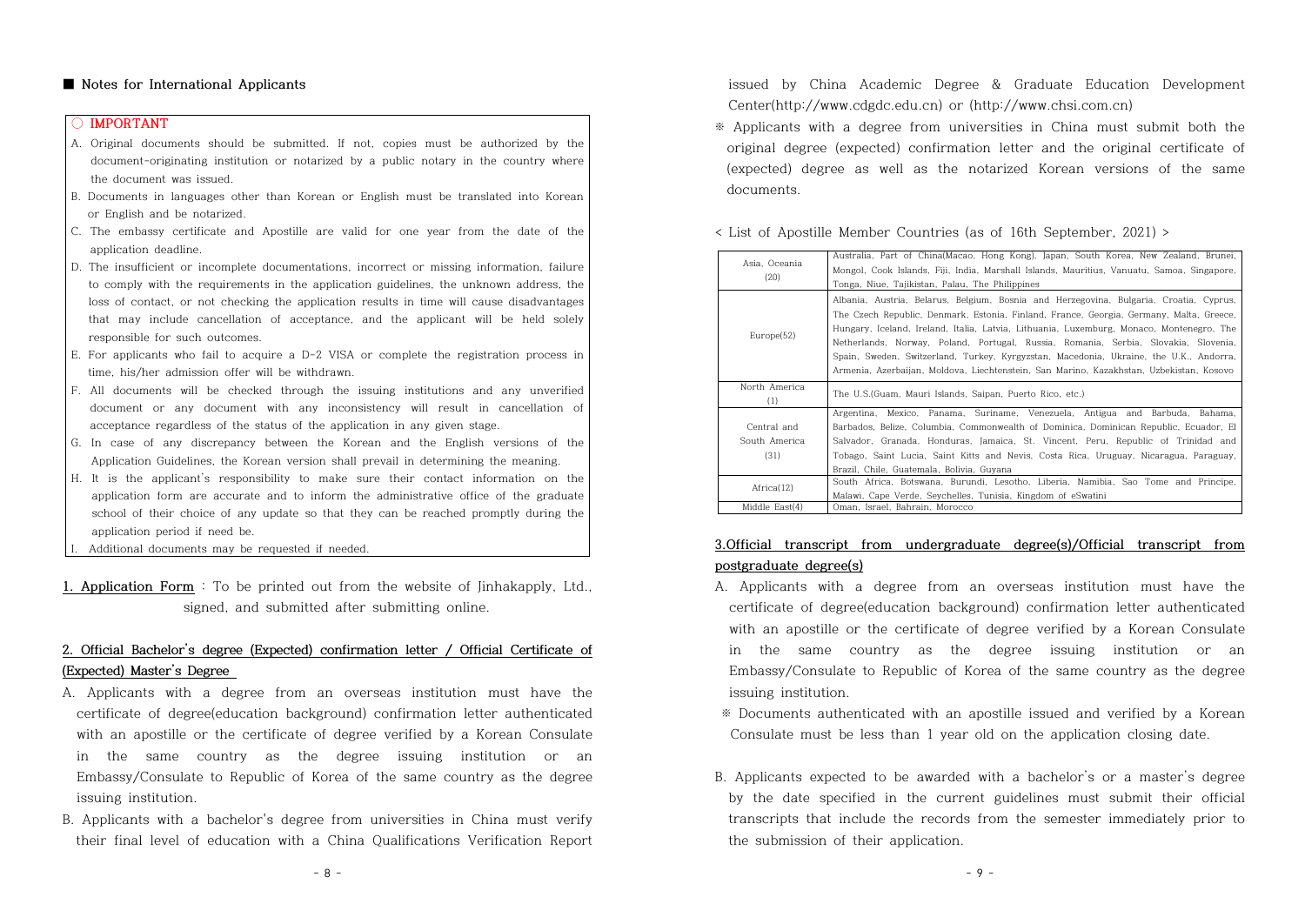- C. Official transcript should show the actual grades of the entire undergraduate or postgraduate courses taken on a 100-point scale (or GPA).
- ※ The grade for each course taken and its full grade points, as well as the total grade on a 100-point scale (or GPA) must be specified.
- ※ Transfer students must submit transcripts from before and after the transfer, with the average grades on a 100-point scale.

1) Domestic Universities:Grades on a 100-percent scale(the lowest conversion point given if not specified)

- 2) Overseas Universities:Average Grades on a 100-percent scale or the final GPA(the lowest conversion point given if not specified)
- ※ If you can not convert grade into percentage or G.P.A. (Full score 4.0/4.3/4.5), you need to submit WES (World Education Services) evaluation. (The grade should be given for every subject.) / Website of WES: http://www.wes.org
- D. For a degree obtained through an academic credit bank system, a transcript issued by the National Institute for Lifelong Education must be submitted; and the grades will be calculated using the credits listed.
- E. Applicants expected to be awarded with a required degree by the date specified in the current guidelines must submit their official transcripts that include the records from the semester immediately prior to the submission of their application.

## **4. Financial Guarantee Form**

A. Documents list for self-funded or parent-funded applicants

- 1) Pledge of Financial Support [AppendixⅠ- 3]
- 2) Guarantor's certificate of current employment or business registration

3) Guarantor's bank certificate of deposit showing at least 18,000 USD in either a Korean or an overseas bank account (must be retained until 30 September, 2022)

※ Additional financial Guarantee documents may be requested due to variable exchange rates at the time of issuing visas and standard acceptance letters. B. Documents list for applicants funded by their primary supervisor

1) Pledge of Financial Support [AppendixⅠ- 4]

2) The prospective primary supervisor's certificate of current employment

3) Confirmation of Scheduled Scholarship Payment [AppendixⅠ- 5]

4) Documentation of the research projectwith details of the budget such as personnel expenses

## **5. Evidence of Family Relations with parents :** A document issued by a foreign government, equivalent to the

Korean Certificate of Family Relations, should be translated into either Korean or English and notarised before submission.

A.Chinese nationals:户口簿(Family Register issued by government)

B.Other nationals:Original birth certificate or any official documents prove family relations

## **6. Certificate of the Facts Concerning the Entry & Exit :** Overseas Koreans and foreign nationals who completed

their entire education outside Korea and are the only members of their family with a foreign citizenship must submit either a Certificate of the Facts Concerning the Entry  $&$  Exit or all available official documents which verify and specify the dates of attendance throughout all educational courses they have taken in the primary, secondary, and university (bachelor's) programs as evidence.

※ Korean nationals can get this document issued either by visiting any immigration office, Gu Office, Community Center, and overseas Korean

Embassy/Consulate or electronically on www.gov.kr. Foreign nationals can visit any immigration office for this document, including ones located in the Incheon International Airport and Kimpo Airport.

# **7. Applicants for design-related departments may submit additional works or portfolios they have attained.**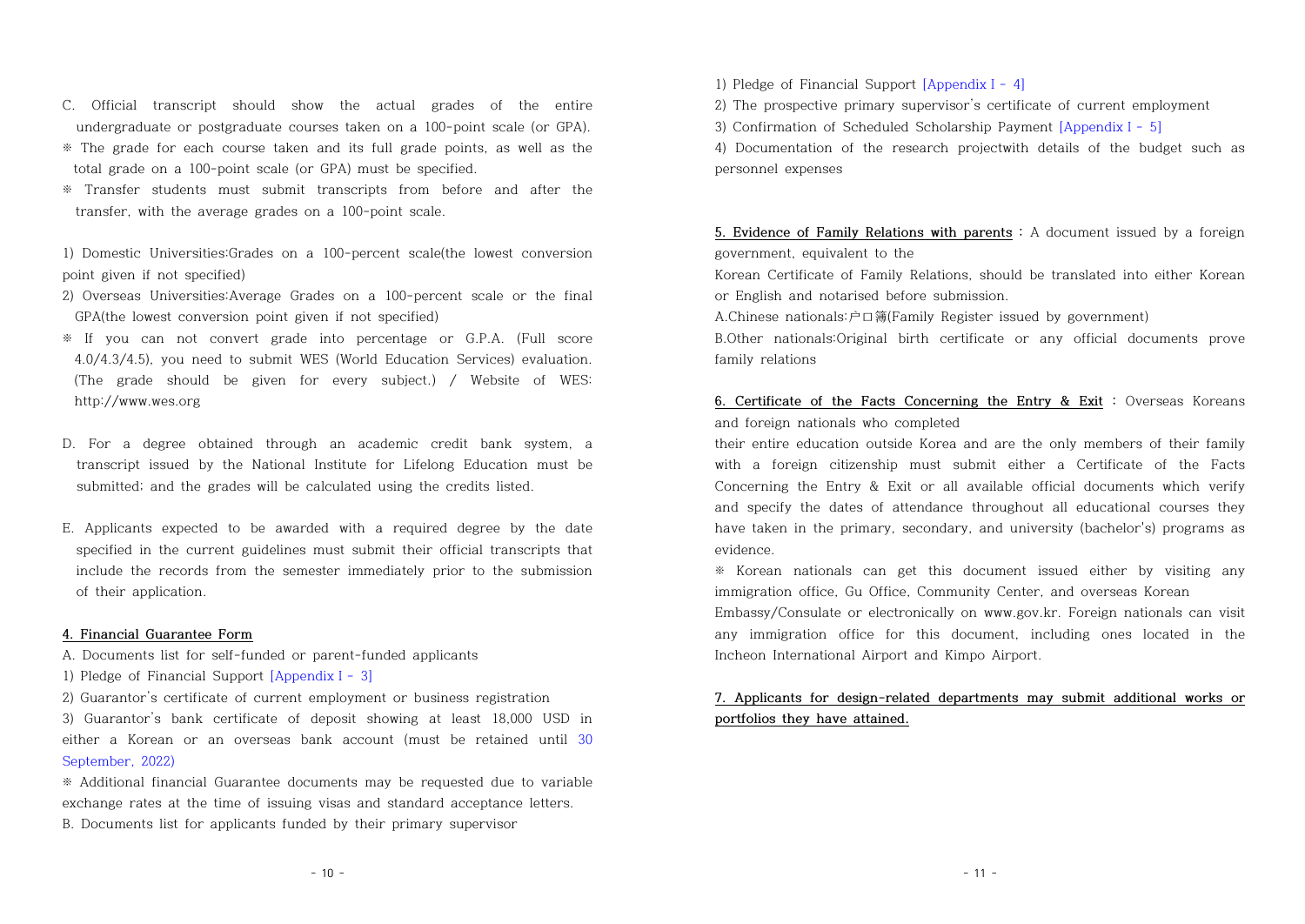### **6. Evaluation Criteria and Scores**

| Graduate<br>School                                                         | Degree                                                                                                              | <b>QUOTAS</b>                                                                                | <b>APPLICATIO</b><br>N TYPE                                      | Applications Screening          | Oral<br>Examin                                      | Interv               | Total                |                          |
|----------------------------------------------------------------------------|---------------------------------------------------------------------------------------------------------------------|----------------------------------------------------------------------------------------------|------------------------------------------------------------------|---------------------------------|-----------------------------------------------------|----------------------|----------------------|--------------------------|
|                                                                            |                                                                                                                     |                                                                                              |                                                                  | Bachelor's                      | Master's                                            | ation                | iew                  |                          |
| Graduate<br>School<br>Profession<br>al<br>School of<br>Informatio<br>n and | Master's<br>PhD<br>Master's<br>PhD                                                                                  | Outside the<br>Quota<br>Outside the<br>Quota<br>Outside the<br>Quota<br>Outside the<br>Quota | International<br>International<br>International<br>International | Grade<br>100<br>50<br>100<br>50 | Grade<br>$\frac{1}{2}$<br>50<br>$\frac{1}{2}$<br>50 | 60<br>60<br>60<br>60 | 40<br>40<br>40<br>40 | 200<br>200<br>200<br>200 |
| Communic<br>ation<br>Graduate<br>School<br>of<br>Industry                  | Master's                                                                                                            | Outside the<br>Quota                                                                         | International                                                    | 100                             | $\equiv$                                            | 60                   | 40                   | 200                      |
| Graduate<br>School of<br>Entrepren<br>eurial<br>Manageme<br>nt             | Master's<br>(Techno<br>Managem<br>ent,<br>Finance<br>and Real<br>Estate,<br>Accountin<br>g Asset<br>Managem<br>ent) | Outside the<br>Quota                                                                         | International                                                    | 100                             | $\qquad \qquad -$                                   | 60                   | 40                   | 200                      |

※ Applicants for Departments of Visual Design and Industrial Design must bring their portfolios to the oral examination.

## **7. Online Application (Web)**

**1. Application Period** : **Tuesday 14 Jun, 2022 ~ 18:00 Wednesday 22 Jun, 2022**

**2. Application Fee** : 50,000KRW (Not refundable after the closing date)

 A. Payable by credit card, bank transfer, or by internet banking during the application period.

 B. Submission of the application will be considered complete only after transferring the application fee.

**3. How to submit your application online**

|                                                                                        | $\Box$ Access the hompage of Jinhaksa, Ltd. at http://www.jinhakapply.com and submit the application           |  |  |  |  |  |
|----------------------------------------------------------------------------------------|----------------------------------------------------------------------------------------------------------------|--|--|--|--|--|
| online.                                                                                |                                                                                                                |  |  |  |  |  |
|                                                                                        | * Helpful information is also available on the notice board of the homepage of Hanbat National University at   |  |  |  |  |  |
| https://www.hanbat.ac.kr.                                                              |                                                                                                                |  |  |  |  |  |
|                                                                                        | ▼                                                                                                              |  |  |  |  |  |
|                                                                                        | $\Box$ Create an account (free) and login (According to Article 15 of the Personal Information Protection      |  |  |  |  |  |
|                                                                                        | Act, you will be asked to agree to collection and use of personal information)                                 |  |  |  |  |  |
|                                                                                        |                                                                                                                |  |  |  |  |  |
|                                                                                        | $\Box$ Select Hanbat National University Graduate School / Professional School of Information and              |  |  |  |  |  |
|                                                                                        | Communication / Graduate School of Industry / Graduate School of Entrepreneurial Management                    |  |  |  |  |  |
| $\Box$ Check the important notes again.                                                |                                                                                                                |  |  |  |  |  |
|                                                                                        | ▼                                                                                                              |  |  |  |  |  |
|                                                                                        | $\Box$ Complete the application form and double check all information for accuracy.                            |  |  |  |  |  |
|                                                                                        | • Make a careful choice for the major and department that you are applying for, as no change will              |  |  |  |  |  |
| be allowed once the application is submitted.                                          |                                                                                                                |  |  |  |  |  |
|                                                                                        | • Select and enter the names of the major, department, university and/or graduate school you                   |  |  |  |  |  |
| attended accurately.                                                                   |                                                                                                                |  |  |  |  |  |
|                                                                                        | v                                                                                                              |  |  |  |  |  |
|                                                                                        | $\Box$ Pay the application fee (Once the payment is complete, it cannot be undone or modified; therefore,      |  |  |  |  |  |
|                                                                                        | enter all information accurately before making a payment).                                                     |  |  |  |  |  |
|                                                                                        | • When payment is done, print out the application, the Applicant Identification Slip, and Notes for Applicants |  |  |  |  |  |
| and check them.                                                                        |                                                                                                                |  |  |  |  |  |
|                                                                                        |                                                                                                                |  |  |  |  |  |
|                                                                                        | $\Box$ Print out the postage label and post the hard copy of the application by courier service, express       |  |  |  |  |  |
|                                                                                        | mail (regular mail not allowed), or submit it by visiting HBNU in person.                                      |  |  |  |  |  |
|                                                                                        | (Address:Post Code: 34158 Administration Office, Graduate School, Rm 107, 1st Floor N1 (University)            |  |  |  |  |  |
| HO). Hanbat National University. 125 Dongseo-Daero. Yuseong-Gu. Daeojeon. South Korea) |                                                                                                                |  |  |  |  |  |

#### **4. Important Notes to Keep in Mind**

 A. Your application and any documents will NOT be returned once they have been submitted, nor will the application fee be refunded under any circumstance.

 B. Online applications only will be accepted; neither in-person nor postal submission is available.

C. Your application cannot be deleted once it has been submitted, nor can you change your major and the department of your choice.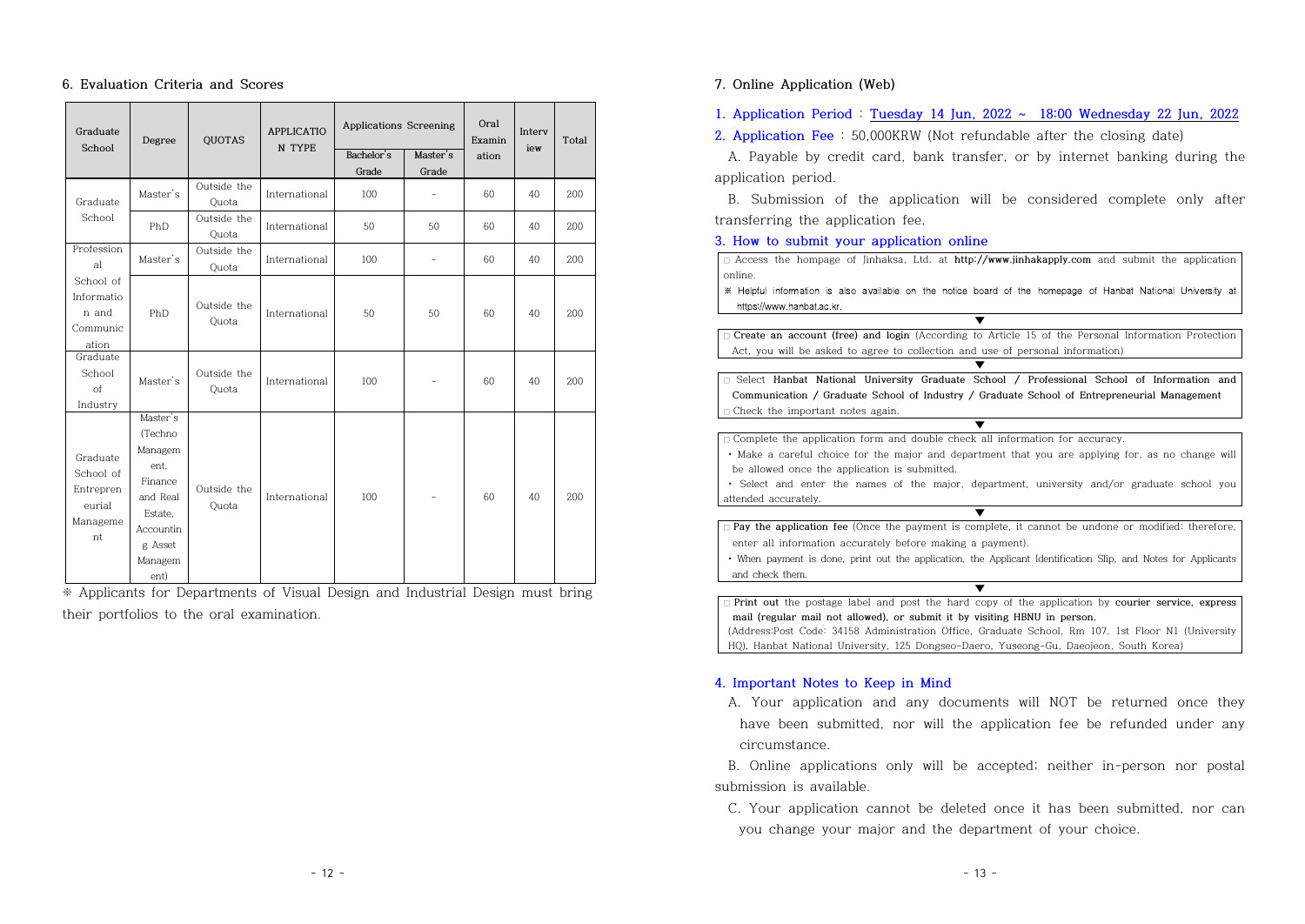※ Any enquiry on the major you are applying for should be directed to the relevant department (See p. 5~7).

- D. Your admission offer will be withdrawn or registration terminated if any information on the application form or supporting documents is discovered to be inaccurate or fraudulent; and/or if you are found to have been admitted through unlawful or dishonest means.
- E. You are not allowed to apply for another graduate program within Hanbat National University (Graduate School (Day), Professional School of Information and Communication (Day), Graduate School of Industry (Evening), Graduate School of Entrepreneurial Management (Day and Evening)) during the same application period.
- F. Your application will be complete only if the application fee is paid by the closing time and date of the online application, **18:00, Tuesday 30 November, 2021**
- G. Your application will be withdrawn if hard copies of any of the required documents are not received by **18:00, Wednesday 01 December, 2021**
- H. A photo of the upper body (3x4cm) with no headwear taken within 3 months before the application closing date must be attached as a file (jpg, gif, etc.) to the photo section of the application form.

I. HBNU may request for any additional documents with which you are expected to comply.

 J. For any problem with the online application process, contact Jinhaksa, Ltd. at 1544-7715.

- K. Any announcement during the application period will be made on the homepage of each relevant graduate school of HBNU, and therefore you should keep a close eye on the updates and instructions given on its notice board.
- L. All documents must be original.

#### **8. Oral Exams and Interviews**

**1. When : Thursday 30 June, 2022**

**2. Where :** Venues designated by each department(Call your department for the location of the venue)

#### **3. Important Notes for Applicants**

A. Your application will be considered un successful if you fail to attend either the oral exam or the interview.

- B. Any announcement during the application period will be made on the homepage of each relevant graduate school of HBNU, and therefore you should keep a close eye on the updates and instructions given on its notice board.
- C. You must have your Applicant Identification Slip and an official ID (Resident Registration Card, Driver's License, or Passport, etc.) with you at all times during the application period.
- D. Applicants judged as incapable of studying in the field of their choice at HBNU will not be granted an offer even if the quotas are not filled.
- E. Applicants are expected to comply if requested for additional documents.
- F. The evaluation results of the applications will not be disclosed.
- G. The admissions decisions will be announced on the homepage of HBNU and applicants will NOT be notified individually.

H. Admissions offers may be withdrawn if all required documents are not submitted.

- I. Successful applicants are expected to comply with the request for cooperation in verifying their education background. Failure to respond to such requests will result in withdrawal of their admissions offers and cancellation of registration.
- J. If you fail to meet the degree requirement after given an admission offer by HBNU, you must contact the Graduate School Administration Office by Thursday 20 January, 2022.
- K. Matters not specified in the application guidelines will be handled in accordance with the university's regulations and guidelines, and the results of the deliberation by the Graduate School Council.
- L. Only video interviews are accepted for non-face-to-face interviews. If you need a video interview, prior approval of the relevant department is required(Contact your department to check it)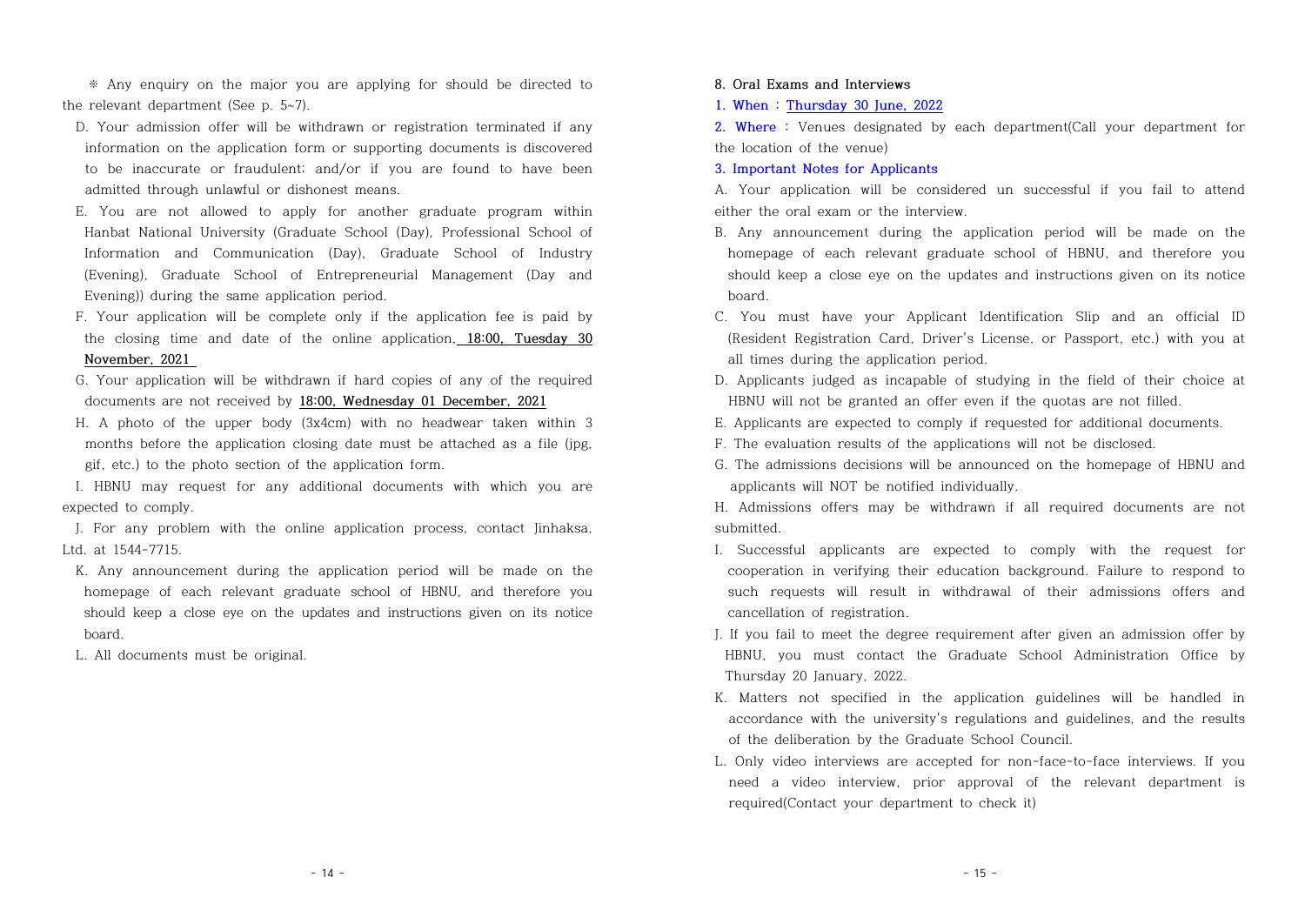## **9. Admissions Decisions**

**1. Assignment of the applicants to each recruiting unit and each course will be made by the Graduate chool Council in consideration of the total number of applications received.**

## **2. Principles of Assessment**

- Admissions decisions are made for each degree course (Master's, PhD) and recruiting unit (Departments) based on the total points scored by the assigned applicants.
- **3. In the event that two or more applicants have scored the same total points, the following criteria will be applied as tie-breakers, in order of decreasing priority.**

| Master's                                       | PhD.                                           |
|------------------------------------------------|------------------------------------------------|
|                                                | • 1: Highest points in the oral examination    |
| • 1: Highest points in the oral examination    | • 2: Highest points in the interview           |
| • 2: Highest points in the interview           | · 3: Highest grade from master's degree on a   |
| • 3: Highest grade from bachelor's degree on a | 100-percentage scale                           |
| 100-percentage scale                           | • 4: Highest grade from bachelor's degree on a |
|                                                | 100-percentage scale                           |

## **10. Announcement of Admissions Decision**

#### **1. When** : **16:00 Thursday 14 July, 2022**

**2. Method** : On the notice board of the HBNU homepage (URL: https://www.hanbat.ac.kr)

※ Additional places may be offered if they become available.

- **3. Payment of the Fees and Tuition Fees**
- A. When: **Tuesday 2 Aug, 2022 ~ Thursday 4 Aug, 2022**
- B. Where: **Any KB Kookmin Bank branch** (no other banks available)
- ※ Subject to change by HBNU.

C. How to pay: Print out your own invoice for the fees and tuition from the homepage of HBNU

- ※ Failure to make the payment within the registration period will result in withdrawal of your admission offer with no further procedure.
- $*$  Even if the invoiced amount is  $'0'$ , payment confirmation by the bank is required. (Failure to do so will result in cancellation of your acceptance.)

## **11. Scholarships Scheme**

#### □ Scholarship for freshmen

| Type     | scholarship                     | Amount Paid                                                   |                                               | Number of<br>Recipients                                                 | Selection Criteria                                                                                                                                                              |  |
|----------|---------------------------------|---------------------------------------------------------------|-----------------------------------------------|-------------------------------------------------------------------------|---------------------------------------------------------------------------------------------------------------------------------------------------------------------------------|--|
|          | Freshmen Academic<br>Excellence | Within<br>quota                                               | Admission Fee+Full<br>tuition Fee             | Eligible freshmen                                                       | The recipients who agreed to TA and<br>RA regulations with greater than<br>66.6% of an average grade point(only<br>available outside the quota for special<br>graduate schools) |  |
| Freshmen | Special Award<br>(Master's)     | e<br>quota                                                    | Outsid Admission Fee+50% of<br>Tuition<br>Fee | Number of students<br>determined by the<br>Graduate School<br>Committee |                                                                                                                                                                                 |  |
|          | Freshmen Academic<br>Excellence | Within<br>quota                                               | Admission Fee+Full<br>tuition Fee             | Eligible freshmen                                                       | The recipients who agreed to TA and<br>RA regulations with greater than                                                                                                         |  |
|          | Special Award<br>(PhD)          | Outsid   Admission Fee+50% of<br>Tuition<br>e<br>Fee<br>quota |                                               | Number of students<br>determined by the<br>Graduate School<br>Committee | 66.6% of an average grade point and<br>83.3% of GPA from master's course                                                                                                        |  |

## □ Graduate Scholarship Guideline (Applied after the first semester completed)

| Type     | scholarship                     |                                            | Amount Paid                                                                           | 서발이워                                                                       | Selection Criteria                                                                                                                       |
|----------|---------------------------------|--------------------------------------------|---------------------------------------------------------------------------------------|----------------------------------------------------------------------------|------------------------------------------------------------------------------------------------------------------------------------------|
|          |                                 | Level<br>$\mathsf{A}$                      | 50% of Tuition Fee                                                                    | Number of                                                                  | The recipients those who acquired over 6                                                                                                 |
|          | Academic<br>Excellence<br>Award | Level<br>$\mathbb R$                       | 35% of Tuition Fee                                                                    | students<br>determined by the<br>Graduate School                           | credits from the previous semester with an<br>average score of 3.5 or more without grade                                                 |
|          |                                 | Level<br>$\mathcal{C}$                     | 25% of Tuition Fee                                                                    | Committee                                                                  | С.                                                                                                                                       |
|          | Research                        | Public<br>ation<br>$\circ$ f<br>Thesis     | Up to 750k for<br>International<br>Journal/Up to 300k for<br>Korean<br><b>Journal</b> | Within Budget                                                              | Publication in domestic and international<br>journals                                                                                    |
|          | Grant                           | Englis<br>h<br>Transl<br>ation             | Up to 600k for<br>translation                                                         | Within Budget                                                              | • Translation of Thesis into English                                                                                                     |
| Students | Existing                        | Research<br>Within Budget<br>Assistantship |                                                                                       | Number of<br>students<br>determined by the<br>Graduate School<br>Committee | • Full-time students available for work hours<br>set out for civil servants<br>by law                                                    |
|          | Teaching<br>Assistantship       |                                            | Within Budget                                                                         | Number of<br>students<br>determined by the<br>Graduate School<br>Committee | . Full-time students available for work hours<br>set out for civil servants<br>by law                                                    |
|          | International                   | Acade<br>mic.<br>Excha<br>nges             | Subject to Exchange<br>Agreements                                                     | Subject to<br>Exchange<br>Agreements                                       | International student from a foreign<br>university with an MOU for an<br>academic exchange program with HBNU.                            |
|          | Student<br>Award<br>(Outside    | Level<br>$\Delta$                          | 50% of Tuition Fee                                                                    | Number of<br>students<br>determined by the                                 | Graduate student with GPA of 4.0 or above<br>from the immediately<br>previous semester who meet the language<br>proficiency requirements |
|          | quota)*                         | Level<br>B                                 | 35% of Tuition Fee                                                                    | Graduate School<br>Committee                                               | Graduate student with GPA of 3.5 or above<br>from the immediately<br>previous semester who meet the language<br>proficiency requirements |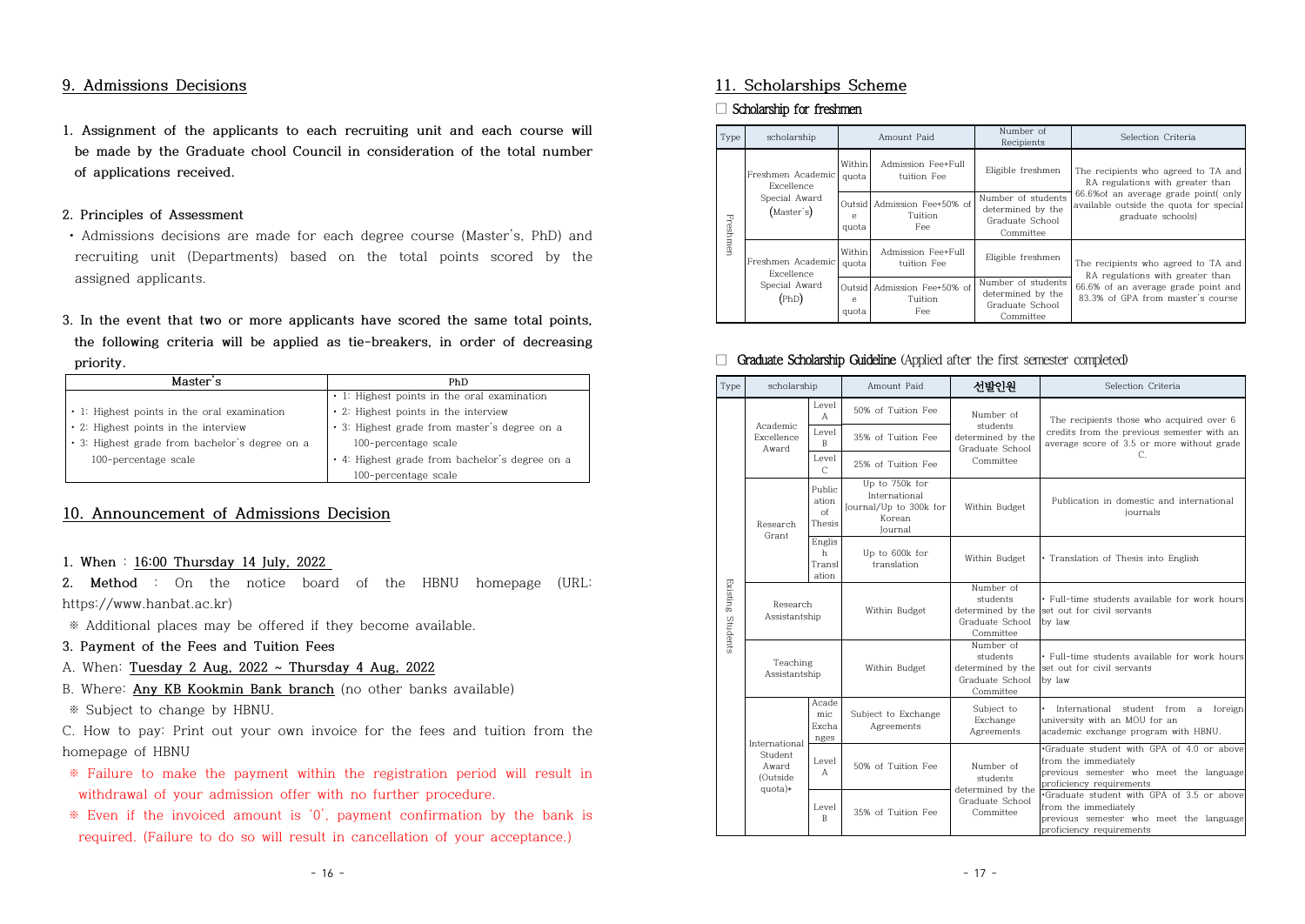- ※ The scholarship for outstanding freshmen and for enrolled students cannot be duplicated.
- ※ The Scholarship Scheme may be revised according to the university's regulations. Any changes made will be updated on the homepage of the Graduate School's website.
- Language proficiency standards for international student Award(Outside the quota)

|          | International                    | <b>TOEFL</b> |            |            |                                                    |                                    |              |
|----------|----------------------------------|--------------|------------|------------|----------------------------------------------------|------------------------------------|--------------|
| Type     | Student Award<br>(Outside quota) | <b>PBT</b>   | <b>CBT</b> | <b>IBT</b> | <b>TEPS</b>                                        | <b>TOPIK</b>                       | <b>IELTS</b> |
| Existing | Level A                          |              |            |            | 550 or above 213 or above 79 or above 330 or above | Level 5(advanced)<br>or above      | 6.5 or above |
| Students | Level B                          |              |            |            | 527 or above 197 or above 71 or above 327 or above | Level 4(intermmediate)<br>or above | 5.5 or above |

## **12. Dormitory Guide**

## **1. When to Apply for a Place at a HBNU Dormitory**

A. Regular Application Period: From December to mid-January for Semester 1; From mid-July for Semester 2

B. Special opening: available every semester

### **2. Accommodation Fees(Currency: Korean Won)**

| Classification                                                                                                     |                                                                                                 | Accommodation Fee |                                | Total      | <b>Notes</b>                                                                                 |  |
|--------------------------------------------------------------------------------------------------------------------|-------------------------------------------------------------------------------------------------|-------------------|--------------------------------|------------|----------------------------------------------------------------------------------------------|--|
|                                                                                                                    |                                                                                                 | Maintenance       | Board                          |            |                                                                                              |  |
| 'HANBAT'                                                                                                           | Single<br>room                                                                                  | 800,000원          | $(0 \text{ meal})$<br>0원       | 800,000원   | *Options for 0~3 meals per                                                                   |  |
| (Inwha<br>Building,<br>Seongsil<br>Building)                                                                       |                                                                                                 |                   | $(1 \text{ meal})$<br>351,750원 | 1,151,750원 | day available.<br>-Unable to change<br>after                                                 |  |
|                                                                                                                    |                                                                                                 |                   | $(2 \text{ meal})$<br>654,900원 | 1.454.900원 | selection                                                                                    |  |
|                                                                                                                    |                                                                                                 |                   | $(3 \text{ meal})$<br>849,480원 | 1.649.480원 | Including utility charges                                                                    |  |
| $'$ BTI. $1'$<br>(Sonamu<br>Building(for<br>male students).<br>Mongnyeonhwa<br>Building(for<br>female<br>students) | Twin room<br>$($ rooms<br>$f =$<br>$\Omega$ r<br>students<br>with<br>disabilities<br>available) | 1,211,800원        | $(3$ meal)<br>792,540원         | 2,004,340원 |                                                                                              |  |
|                                                                                                                    |                                                                                                 | 605,900월          | $(3 \text{ meal})$<br>792,540원 | 1.398.440원 | *Option for 3 meals per day<br>only available.<br>- Including utility charges                |  |
| 'BTL 3'<br>(Injae Building)<br>(male) and<br>Mirae Building<br>(female))<br>*Utilities<br>Not<br>Included          | Single<br>room                                                                                  | 1.082.300         | $(1 \text{ meal})$<br>351,750원 | 1.434.050원 |                                                                                              |  |
|                                                                                                                    |                                                                                                 |                   | $(2 \text{ meal})$<br>654,900원 | 1,737,200원 | *Options for 1~3 meals per                                                                   |  |
|                                                                                                                    |                                                                                                 |                   | $(3 \text{ meal})$<br>849,480원 | 1,931,780원 | day available.<br>-Unable to<br>change<br>after<br>selection<br>- Public utility charges not |  |
|                                                                                                                    | Twin room                                                                                       | 693.600           | $(1 \text{ meal})$<br>351,750원 | 1.045.350원 |                                                                                              |  |
|                                                                                                                    |                                                                                                 |                   | $(2 \text{ meal})$<br>654,900원 | 1.348.500원 | included                                                                                     |  |
|                                                                                                                    |                                                                                                 |                   | $(3 \text{ meal})$<br>849,480원 | 1,543,080원 |                                                                                              |  |

※ Subject to change (As of Spring semester of Academic Year of 2022) • Dormitory cancellation and mid-year check-out shall comply with dormitory

regulations.

#### **3. How to Apply**

• Access HBNU Dormitory website **(https://dorm.hanbat.ac.kr/)** > Click on Apply for a Place > Enter Student Number/Application ID Number to login > Fill out the Form and Submit

## **4. Contact Number for Enquiries:+82 - (0)42-828-8778**

※ Refer to the Dormitory Guidepage for more details (https://dorm.hanbat.ac.kr)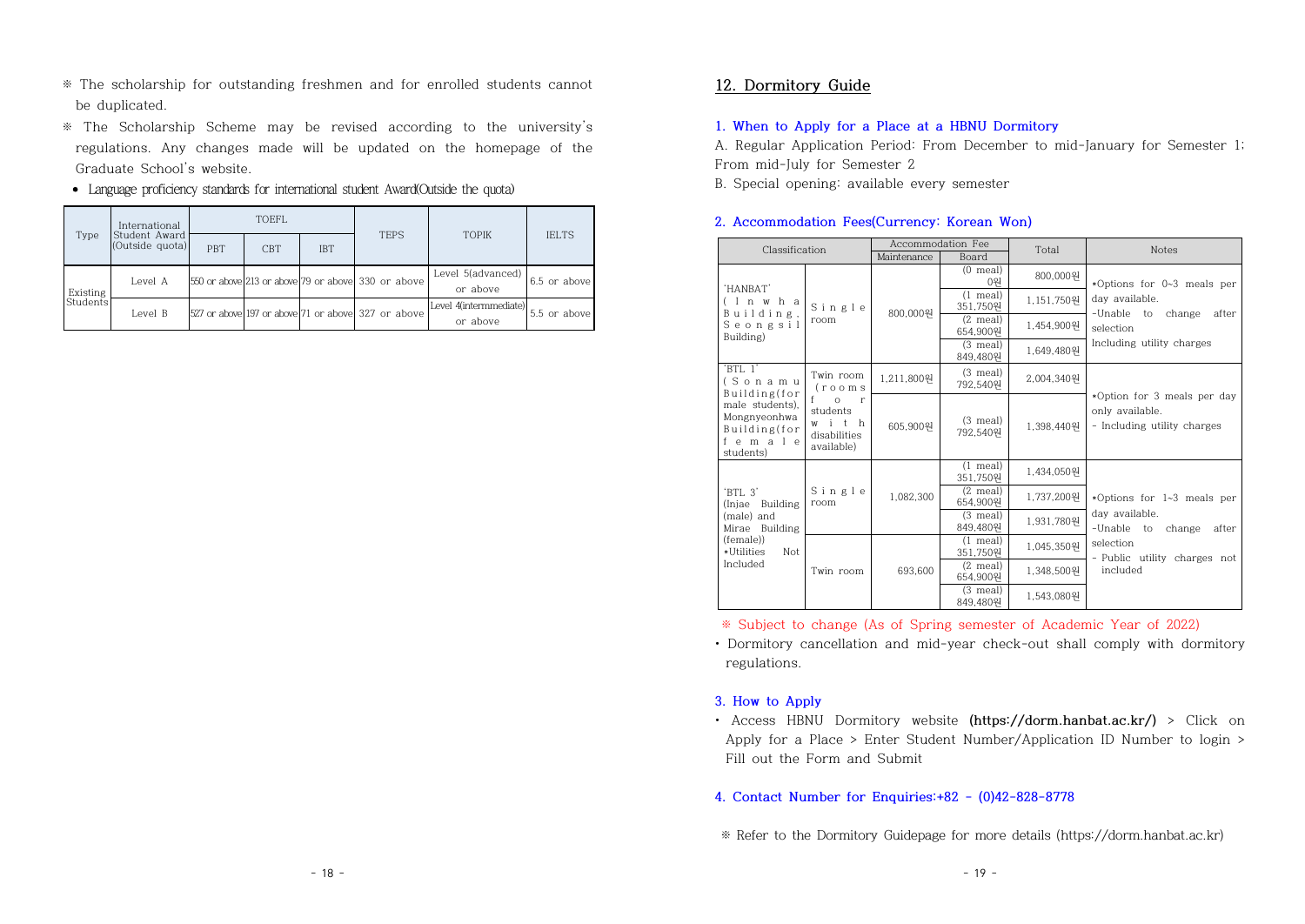## **13. Fees, Tuition, and Payment Schedules for First-Year Students**

## **1. Tuition and Fees by Faculty** (Unit:KRW/Semester)

| Classification                                                             |                                                              | Admission<br>Fee | Tuition Fee | Total     | <b>Notes</b>           |
|----------------------------------------------------------------------------|--------------------------------------------------------------|------------------|-------------|-----------|------------------------|
|                                                                            | Engineering,<br>Sciences, Arts                               | 42.700           | 2,838,000   | 2,880,700 |                        |
| Graduate School<br>(Master's)                                              | Humanities.<br>Economics and<br>Commerce.<br>Social Sciences | 42.700           | 2,128,000   | 2,170,700 |                        |
| Graduate School<br>(PhD)                                                   | Engineering.<br>Sciences, Arts                               | 42.700           | 3,112,000   | 3,154,700 | As of<br>Academic      |
|                                                                            | Humanities                                                   | 42,700           | 2,135,000   | 2,177,700 | Year of                |
|                                                                            | Economics and<br>Commerce                                    | 42.700           | 2,114,000   | 2,156,700 | 2022                   |
| Professional School of Information<br>and Communication<br>(Master's, PhD) |                                                              | 22,300           | 2,421,000   | 2,443,300 | * Subject<br>to change |
| Graduate School of Industry<br>(Master's)                                  |                                                              | 22.300           | 2,125,000   | 2,147,300 |                        |
| Graduate School of Entrepreneurial<br>Management<br>(Master's)             |                                                              | 22,300           | 2,125,000   | 2,147,300 |                        |

※ Subject to change (As of Academic Year of 2022)

## **2. Fees Payment Schedules**

• A. Opening and Closing dates: **Tuesday 2 August, 2022 ~ Thursday 4 August, 2022**

- B. Where: Any KB Kookmin Bank branch (no other banks available)
- 
- $*$  Subject to change by HBNU.<br>• How to pay: Print out your own invoice for the fees and tuition from the homepage of HBNU
- ※ Failure to make the payment within the registration period will result in withdrawal of your admission offer with no further procedure.

※ Even if the invoiced amount is '0', payment confirmation by the bank is required.

|                                  |                                                              | <b>Personal Statement</b>                                                                                         |                   |         |            |  |  |
|----------------------------------|--------------------------------------------------------------|-------------------------------------------------------------------------------------------------------------------|-------------------|---------|------------|--|--|
| 1. Name:                         |                                                              |                                                                                                                   |                   |         |            |  |  |
| $\triangle$ English              |                                                              |                                                                                                                   |                   |         |            |  |  |
| $\triangle$ Korean               |                                                              | First(Given name)                                                                                                 | Last(Family name) |         |            |  |  |
|                                  |                                                              | First(Given name)                                                                                                 | Last(Family name) |         |            |  |  |
|                                  |                                                              |                                                                                                                   |                   |         |            |  |  |
| 2. Personal Career               |                                                              |                                                                                                                   |                   |         |            |  |  |
| Period                           |                                                              | Workplace                                                                                                         | Position          |         | Activities |  |  |
| $\rm (mm/dd/yy) \sim (mm/dd/yy)$ |                                                              |                                                                                                                   |                   |         |            |  |  |
|                                  |                                                              |                                                                                                                   |                   |         |            |  |  |
|                                  |                                                              |                                                                                                                   |                   |         |            |  |  |
|                                  |                                                              |                                                                                                                   |                   |         |            |  |  |
| 3. Family Relations<br>Name      | Date of Birth                                                | Relationship                                                                                                      | Occupation        | Company | Telephone  |  |  |
|                                  |                                                              |                                                                                                                   |                   |         |            |  |  |
|                                  |                                                              |                                                                                                                   |                   |         |            |  |  |
| 4. Motive for Application        | *Recommendation of Professor<br>◆Announcement in the Website | 1) Motive for Application - Please, mark v in the box<br>□<br>*Recommendation of Acquaintance<br>$\Box$<br>$\Box$ | Others:           |         |            |  |  |
|                                  |                                                              | 2) Name and His/Her Contact Information                                                                           |                   |         |            |  |  |
|                                  |                                                              |                                                                                                                   |                   |         |            |  |  |
|                                  |                                                              | $\bullet$ Tel. No. : $\bullet$ Cell-Phone :                                                                       |                   |         |            |  |  |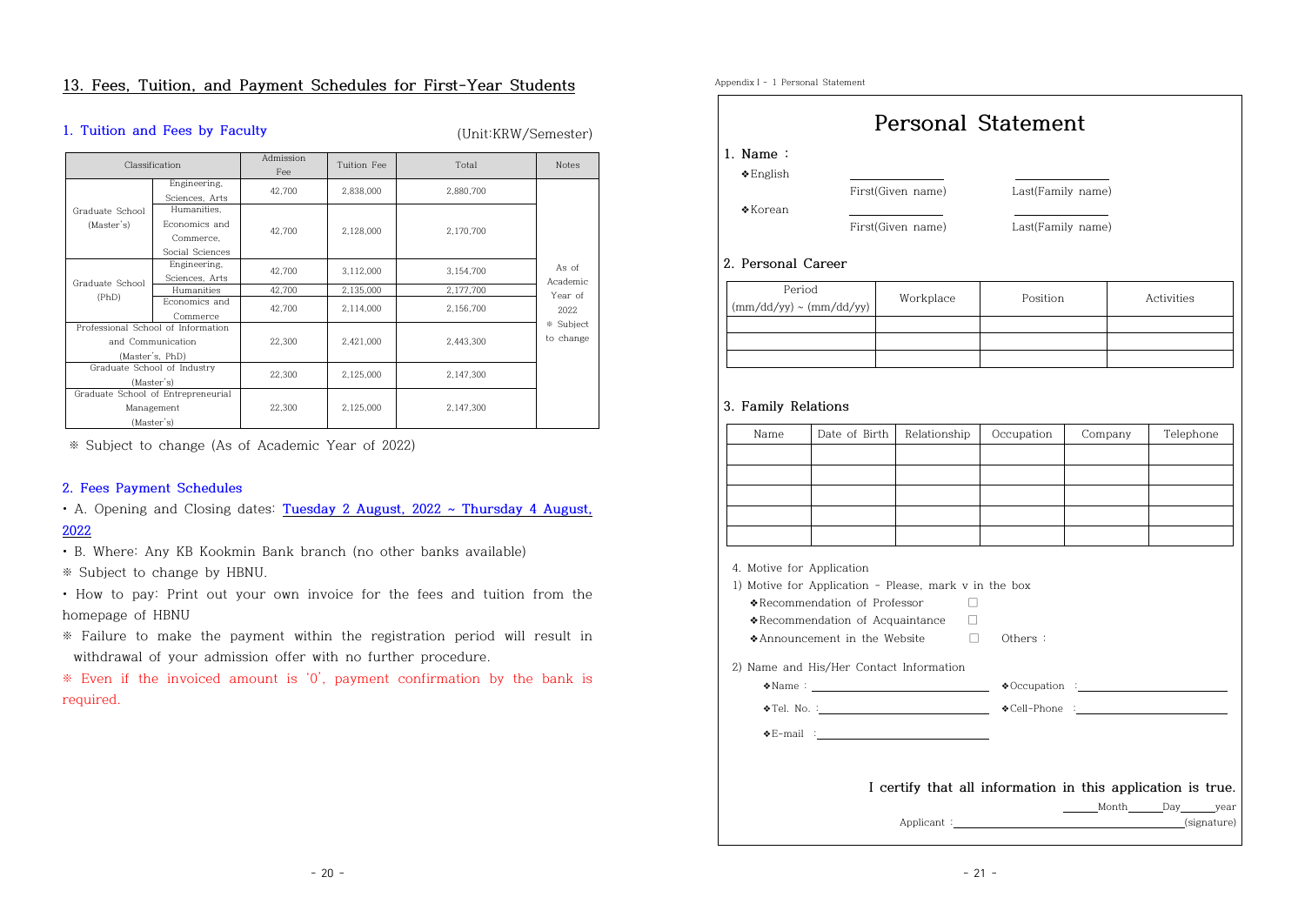|                                           |                                                          | 유학경비부담서약서                                                                                                                                                                                                                |  |  |
|-------------------------------------------|----------------------------------------------------------|--------------------------------------------------------------------------------------------------------------------------------------------------------------------------------------------------------------------------|--|--|
|                                           | Study and Research Plan                                  | (Affidavit of Financial Support)                                                                                                                                                                                         |  |  |
|                                           | O Degree Plan : Master's Degree ( ), Doctoral Degree ( ) | □ 지원자 정보 Applicant's information<br>- 성명(Name):<br>- 생년월일(Birth date):<br>- 국적(Nationality):                                                                                                                             |  |  |
| O Department:                             |                                                          |                                                                                                                                                                                                                          |  |  |
| O Major:                                  |                                                          | 귀하의 유학경비를 부담할 개인이나 기관을 쓰시오.<br>(Please write the name of the sponsor to provide all the funds during applicant's studies)                                                                                                |  |  |
| O Name                                    |                                                          |                                                                                                                                                                                                                          |  |  |
| $\triangle$ English<br>$\triangle$ Korean | First(Given name)<br>Last(Family name)                   | - 개인 또는 기관(Name of Sponsor):<br>- 직업(Occupation):<br>- 주소(Address):                                                                                                                                                      |  |  |
|                                           | First(Given name)<br>Last(Family name)                   | - 전화번호(Phone Number):                                                                                                                                                                                                    |  |  |
| 1. Self-Introduction:                     |                                                          | 본인은 상기 지원자의 유학기간 중 일체의 경비 부담을 보증합니다.<br>(I/We hereby sponsor the above applicant all the funds including tuition & fees, living<br>expenses, medical insurance and other miscellaneous expenses during his/her studies.) |  |  |
| 2. Motive for Application :               |                                                          |                                                                                                                                                                                                                          |  |  |
|                                           |                                                          | 날짜(Date):                                                                                                                                                                                                                |  |  |
|                                           |                                                          | 보증인(Guarantor):                                                                                                                                                                                                          |  |  |
|                                           | 3. Study and Research Plan:                              | 서명(Signature):                                                                                                                                                                                                           |  |  |
|                                           |                                                          |                                                                                                                                                                                                                          |  |  |
|                                           |                                                          |                                                                                                                                                                                                                          |  |  |
|                                           | Month Day year                                           | 한밭대학교총장 귀하                                                                                                                                                                                                               |  |  |
|                                           | Applicant :_________________(signature)                  |                                                                                                                                                                                                                          |  |  |

AppendixⅠ- 3 Affidavit of Financial Support 1(Self-funded or by parents)